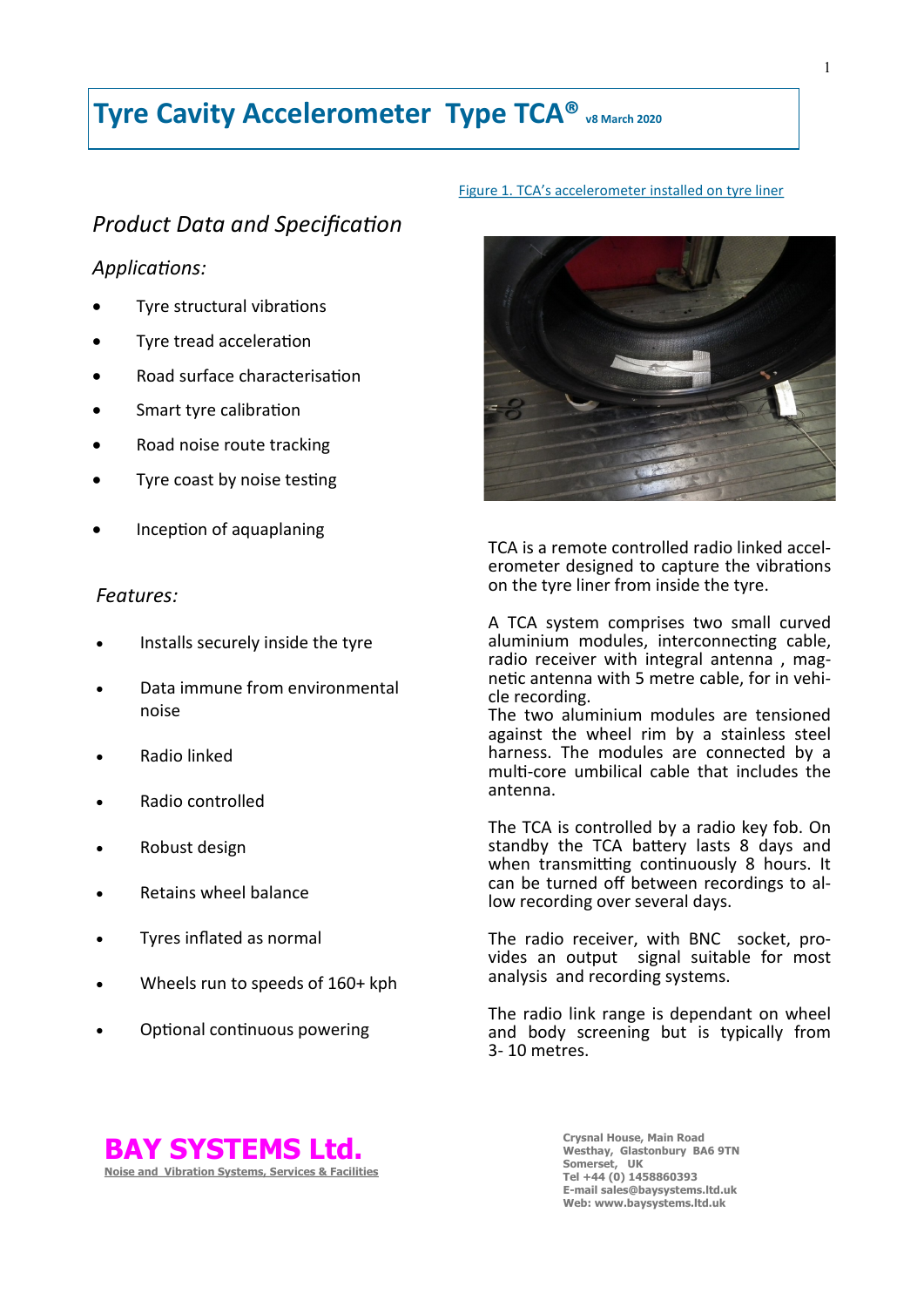#### **Time domain comparisons**



Green = TCA transmitted signal, Purple = Reference signal from calibrator

#### **Frequency domain measurements**

At an indicated input level of +80dB (10,000  $\text{ms}^2$  ) the ref signal measured 79.8dB and the TCA measured, over it's radio link, 79.9dB see below.





**BAY SYSTEMS Ltd. Noise and Vibration Systems, Services & Facilities**

**Crysnal House, Main Road Westhay, Glastonbury BA6 9TN Somerset, UK Tel +44 (0) 1458860393 E-mail sales@baysystems.ltd.uk Web: www.baysystems.ltd.uk**